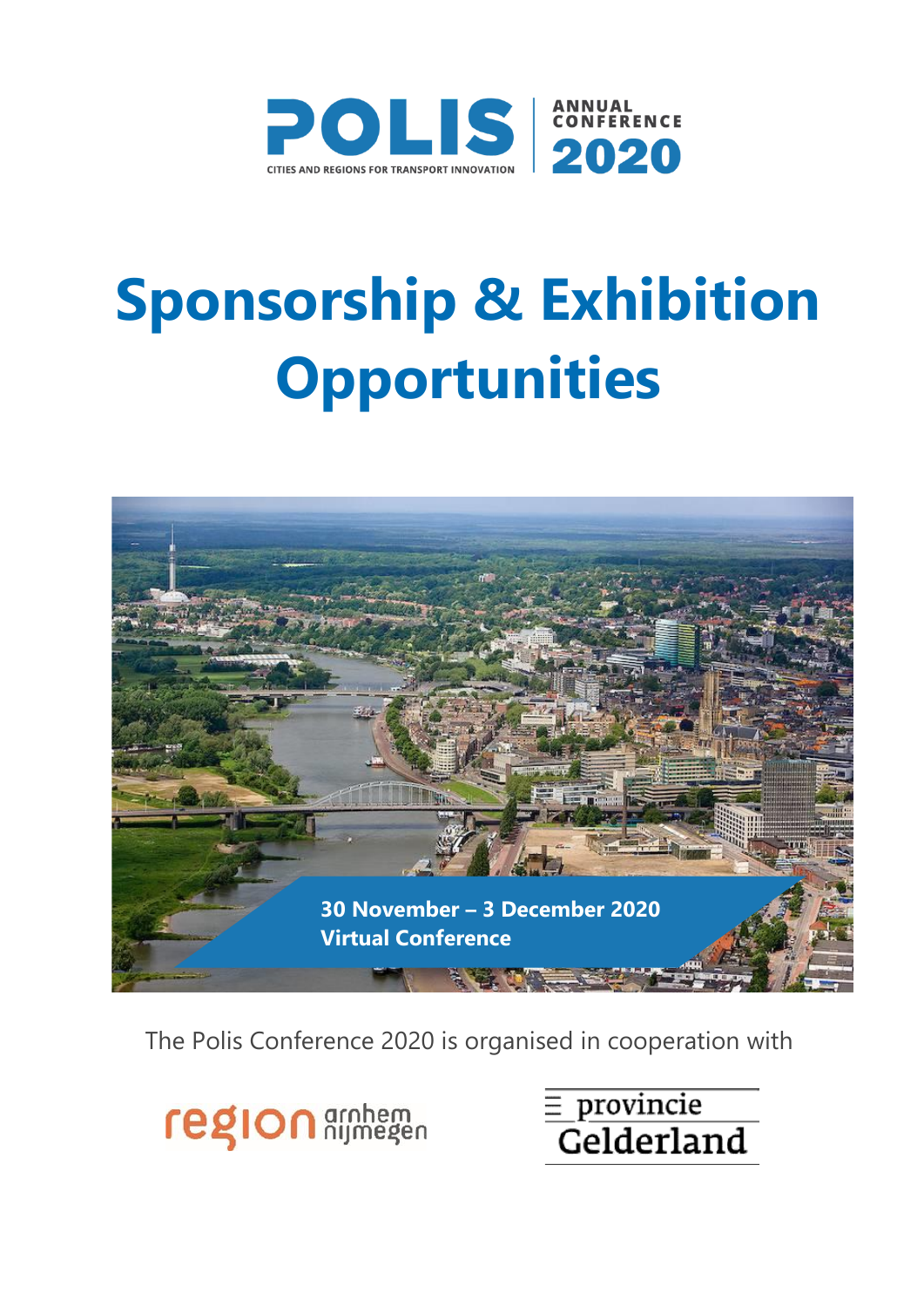

## About the conference

The Polis Conference 2020 will be held virtually from **30 November to 3 December 2020.** We have adapted our sponsorship and exhibition packages to reflect the new virtual conference environment and to maximise online visibility for our sponsors, exhibitors and partners.

**The alternative format will not impact the calibre of our event, which will again bring together urban mobility professionals from the public and private sector to discuss transport innovation. As the last few months have revealed, sustainable urban mobility is more important than ever before!**

**The annual Polis Conference provides a unique opportunity for your organisation to connect with committed transport innovation professionals who work in local and regional governments and related public and private sector organisations.**

The **opening and closing plenary sessions** focus on the European, urban and regional policy dimensions of a sustainable urban and regional transport system. They feature high level speakers such as mayors and deputy mayors from cities and regions, European Commissioners, Directors and MEPs, and thought leaders from international organisations, research and industry.

The **technical parallel sessions** feature in-depth presentations and discussions on urban transport solutions selected through an open call in view of their degree of innovation and their ability to meet the sustainable mobility policy needs of cities and regions.

**Participants** include members of Polis, i.e. transport practitioners and policy makers of local and regional authorities from across Europe; transport professionals and decision makers from other public authorities; representatives from the transport industry, SME's and start-ups, mobility service providers, transport researchers & consultants; and highlevel representatives and experts from the European institutions.

Last year's Polis conference in Brussels welcomed **around 600 participants.**

**Meeting language**: English

## About Polis

Since 1989, European local and regional authorities have been working together within the Polis network to promote sustainable mobility through the deployment of innovative transport solutions. Polis fosters cooperation and partnerships across Europe with the aim of making research and innovation in transport more accessible to cities and regions.

The presidency of the network is currently held by the city of Gothenburg.

## About Arnhem Nijmegen City Region

Arnhem Nijmegen City Region and the Province of Gelderland remain the virtual co-host of the 2020 Polis conference. This ambitious city-region thinks differently about mobility. Developing into a 'green metropolitan region', our mobility needs change. This is why the region showcases sustainable, international and innovative mobility. With the conference, the region is looking to boost sustainable mobility practice throughout Europe's cities & regions.













**2020 Polis Conference Sponsorship & exhibition opportunities**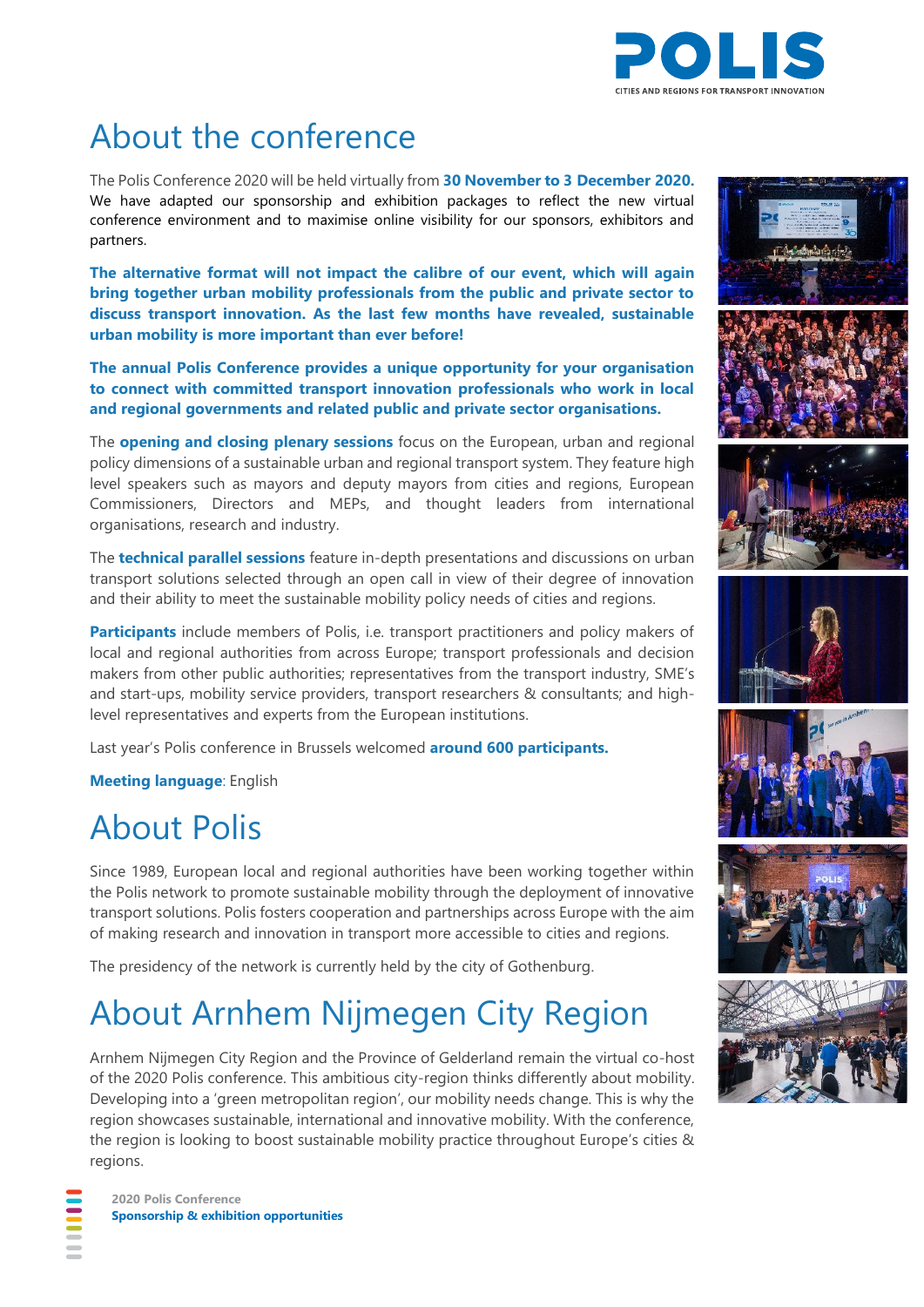

# Sponsorship and exhibitor packages

**Increase your profile and visibility among European cities and regions** and other transport experts from across Europe and choose between our various sponsorship packages!

- **Become a sponsor or conference partner** and gain maximum exposure at a premier conference targeting key stakeholders involved in smart, innovative and sustainable transport solutions in cities and regions.
- **Book a virtual exhibition stand** for your company or your project and present your innovative ideas to planners and practitioners from cities.

Do not hesitate to contact us to accommodate individual needs and specific interests and develop a **tailored sponsorship package** that perfectly meets your expectations!

#### Overview sponsorship packages

| <b>Overview options</b>                                                                                     | <b>Diamond</b> |                | <b>Platinum</b> | Gold           | <b>Exhibition</b> |
|-------------------------------------------------------------------------------------------------------------|----------------|----------------|-----------------|----------------|-------------------|
|                                                                                                             | <b>Premium</b> | <b>Award</b>   |                 |                |                   |
| <b>Price</b>                                                                                                | 10.000         | 10.000         | 8.000           | 7.000          | 3.000             |
| Logo conference material: conference<br>programme and webpage                                               | $\checkmark$   | $\checkmark$   | $\checkmark$    | $\checkmark$   | $\checkmark$      |
| <b>Description conference material:</b><br>conference programme and webpage                                 | $\checkmark$   | $\checkmark$   | $\checkmark$    | $\mathsf{X}$   | X                 |
| <b>Recognition in plenary session by</b><br><b>Secretary General</b>                                        | $\checkmark$   | X              | $\checkmark$    | $\checkmark$   | X                 |
| <b>Recognition press release</b>                                                                            | X              | $\checkmark$   | $\mathsf{X}$    | $\mathsf{X}$   | X                 |
| Short pre-recorded video between<br>sessions or before a plenary session starts                             | $\checkmark$   |                | $\checkmark$    | $\mathsf{X}$   | X                 |
| <b>Short Speech during award ceremony</b>                                                                   | $\mathsf{X}$   | $\checkmark$   | $\overline{X}$  | $\overline{X}$ | X                 |
| <b>Feature article in Thinking Cities</b><br>magazine                                                       | $\checkmark$   | $\overline{X}$ | $\overline{X}$  | $\overline{X}$ | $\overline{X}$    |
| 1 Push notification in conference app<br>during conference                                                  | $\checkmark$   | $\checkmark$   | $\checkmark$    | $\checkmark$   | $\mathsf{X}$      |
| <b>Feature in conference promotion direct</b><br>mailings (10.000+ audience)                                | $\checkmark$   | $\checkmark$   | $\checkmark$    | $\checkmark$   | $\mathsf{X}$      |
| Partnership announcement on social<br>media (7.000+ Twitter followers, 2.600+<br><b>LinkedIn followers)</b> | $\checkmark$   | $\checkmark$   | $\checkmark$    | $\checkmark$   |                   |
| <b>Virtual exhibition booth</b>                                                                             | $\checkmark$   | $\checkmark$   | $\checkmark$    | $\checkmark$   | $\checkmark$      |
| Info on public display at Polis office                                                                      | $\checkmark$   | X              | X               | X              | X                 |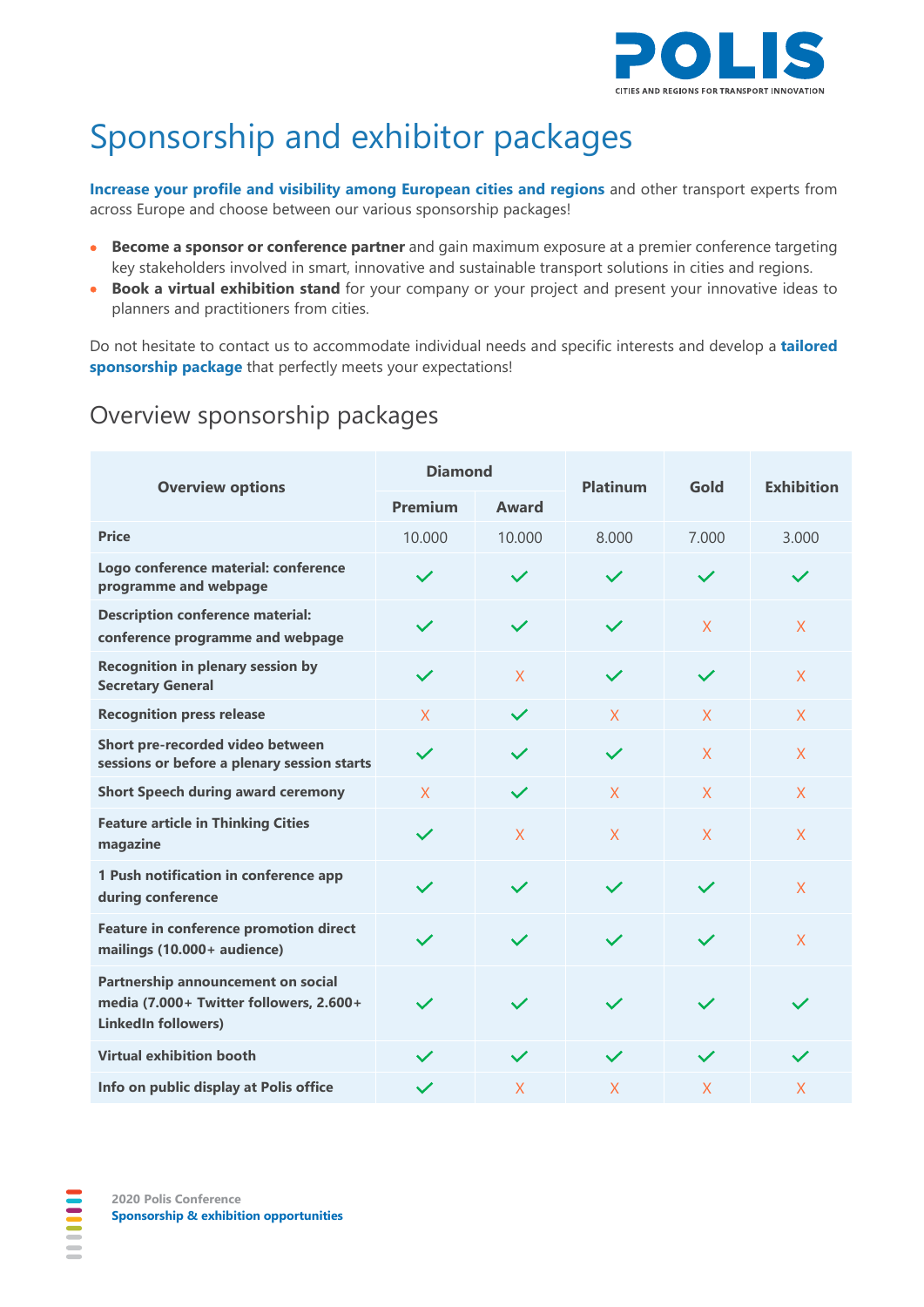

## Why Sponsor?

**Sponsors and exhibitors** are associated to a well-known and highly recognised European transport conference attended by an expected audience of up to 600 participants. In addition, the dedicated conference mailings, and visibility off the website allow reaching over 17,000 persons across Europe from the urban transport sector.

# Sponsorship packages

## DIAMOND – 10.000 EUR

- Logo and description featured in conference material (conference programme and webpage)
- Recognition in plenary session by Secretary General
- Short pre-recorded video between sessions or before a plenary session starts
- Feature article in Thinking Cities magazine
- 1 Push notification in conference app during conference
- Feature in conference promotion direct mailings (10.000+ audience)
- Partnership announcement on social media (7.000+ Twitter followers, 2.600+ LinkedIn followers)
- Virtual exhibition booth
- Info on public display at POLIS office

#### AWARD – 10.000 EUR

For the sixth time, the Polis Conference would like to offer the "Thinking Cities Award" to the best and most innovative European urban mobility solution presented by a city or region at the conference that helps to tackle local transport challenges. The sponsor of the 'Thinking Cities' Award will receive the following advantages:

- Logo and description featured in conference material (conference programme and webpage)
- Recognition in the related press release announcing the winner
- Short pre-recorded video between sessions or before a plenary session starts
- Short speech during the award ceremony and virtual handover of the prize to the winner during the closing plenary session of the conference
- 1 Push notification in conference app during conference
- Feature in conference promotion direct mailings (10.000+ audience)
- Partnership announcement on social media (7.000+ Twitter followers, 2.600+ LinkedIn followers)
- Virtual exhibition booth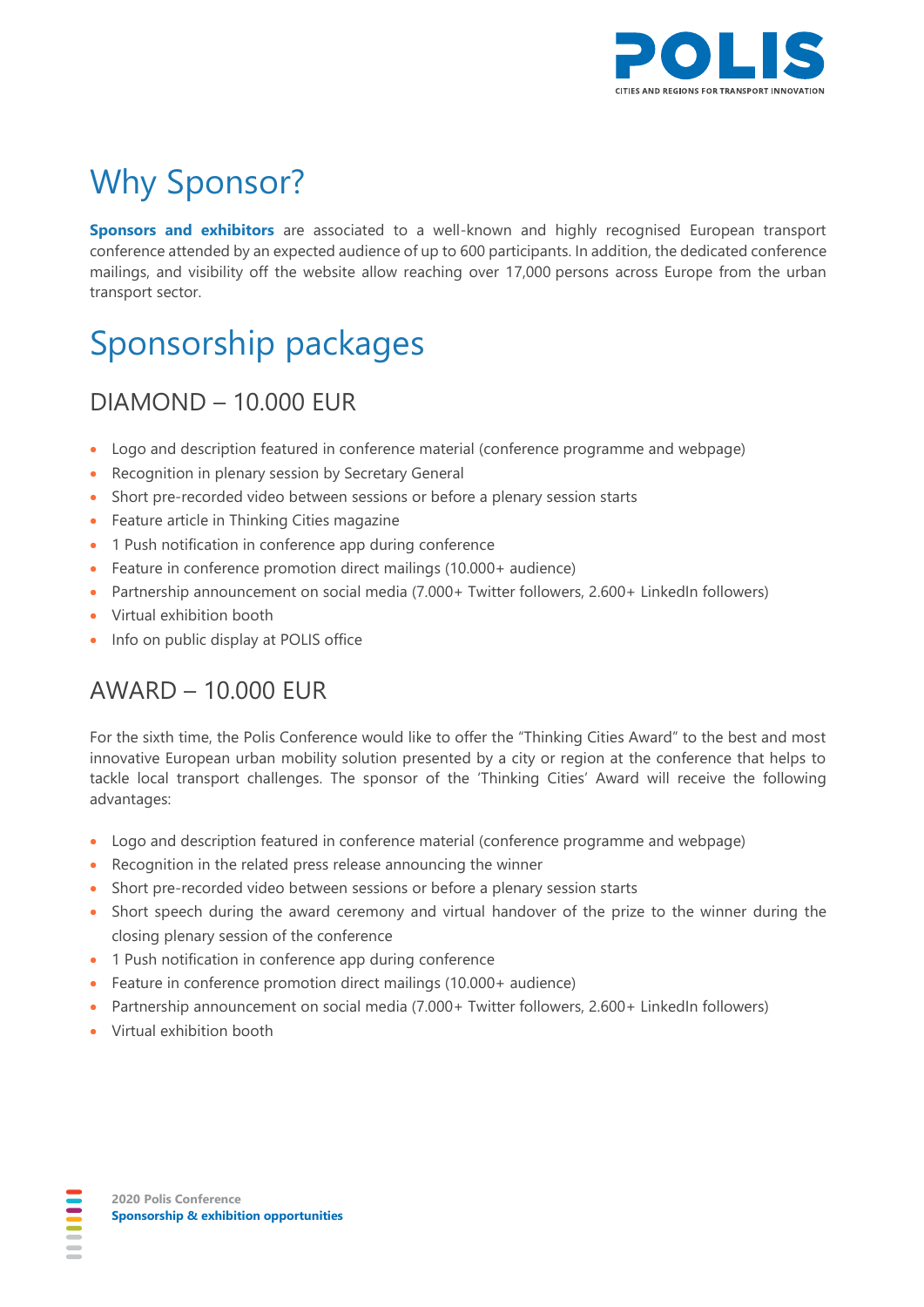

## PLATINUM – 8.000 EUR

- Logo and description featured in conference material (conference programme and webpage)
- Recognition in plenary session by Secretary General
- Short pre-recorded video between sessions or before a selected parallel session starts
- 1 Push notification in conference app during conference
- Feature in conference promotion direct mailings (10.000+ audience)
- Partnership announcement on social media (7000+ Twitter followers, 2600+ LinkedIn followers)
- Virtual exhibition booth

## GOLD – 7.000 EUR

- Logo featured in conference material (conference programme and webpage)
- Recognition in plenary session by Secretary General
- 1 Push notification in conference app during conference
- Feature in conference promotion direct mailings (10.000+ audience)
- Partnership announcement on social media (7000+ Twitter followers, 2600+ LinkedIn followers)
- Virtual exhibition booth

#### EXHIBITION – 3.000 EUR

- Virtual exhibition booth
- Logo featured in conference material (conference programme and webpage)
- Partnership announcement on social media (7000+ Twitter followers, 2600+ LinkedIn followers)